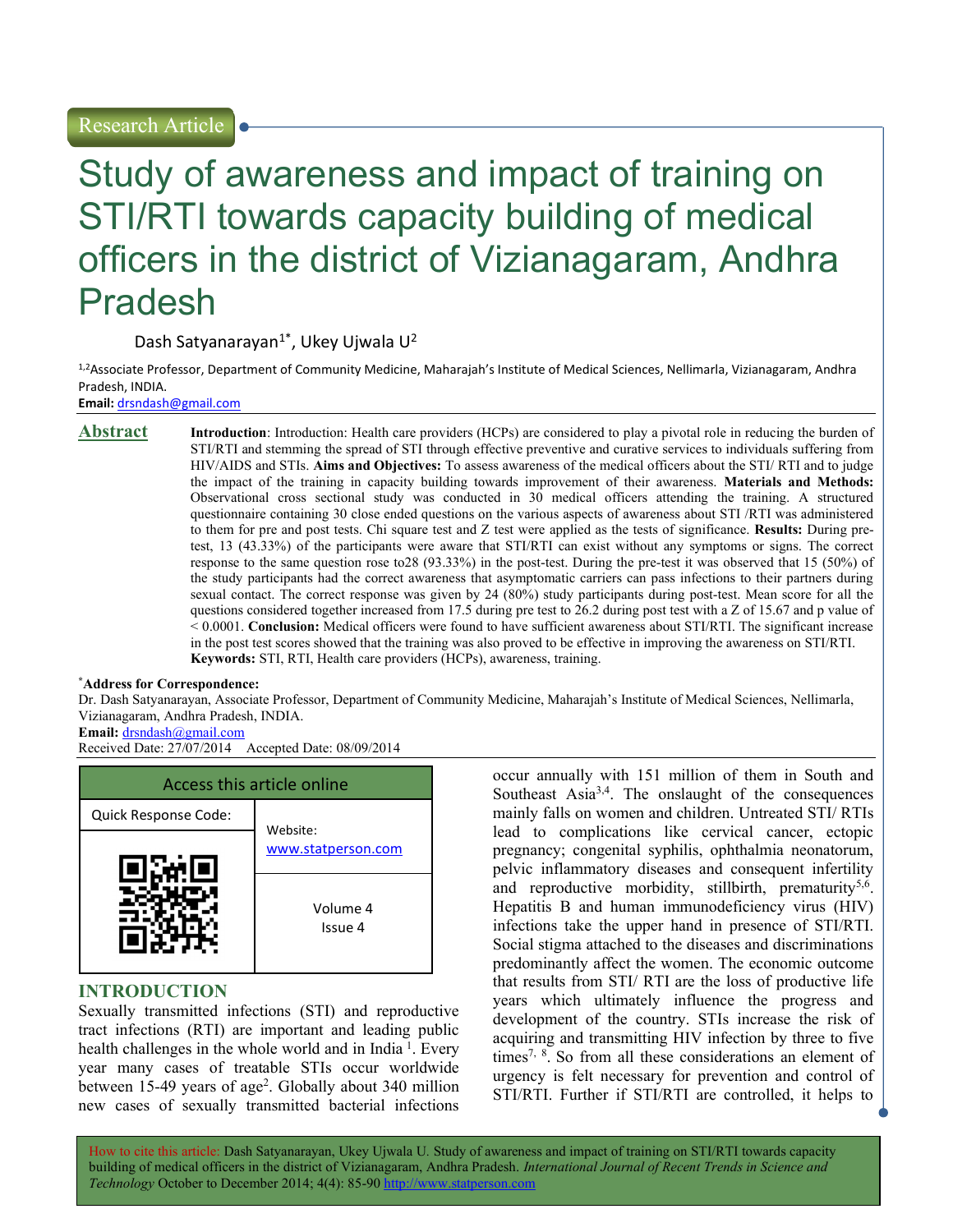decrease HIV infection rates and opens the door for counseling about HIV prevention and good reproductive health. National Rural Health Mission (NRHM) and National AIDS Control Organisation (NACO) have developed strategies for prevention, control and effective management services of STI and RTI under phase-II of Reproductive and Child Health (RCH) programme and phase-III of National AIDS Control Programme (NACP). For the above purpose, one such strategy is to build up the capacity of medical officers who are working in different health facilities of the districts. Health care providers (HCPs) are considered to play a pivotal role in reducing the burden of STI/RTI and stemming the spread of STI through effective preventive and curative services to individuals suffering from HIV/AIDS and STIs<sup>9</sup>. Less has been published about HCPs' and specifically doctors' knowledge despite this being an important component in the national response to the prevention and control of STI, RTI and HIV. To provide effective management services to the needy person's capacity of the medical officers of different health facilities is being built up each year by offering training to them at district level. As a part of such activities, medical officers from different health facilities of the district of Vizianagaram (AP) attended such a district level training programme organized during the month of February 2014 in the venue of meeting hall located in the office of the District Medical and Health Officer (DMHO), Vizianagaram. With all this background, the present study was conducted with the objectives to assess the STI/ RTI awareness of the medical officers and to judge the impact of the training in capacity building towards improvement of their awareness.

# MATERIAL AND METHODS

#### Study Setting and Participants

The study was conducted during the training for medical officers in Vizianagram district Andhra Pradesh. This was a cross sectional study conducted among the medical officers attending the training. Before inducting them to the training programme proper it was felt necessary to know their background knowledge about epidemiology and the case management about STI/ RTI because all of them were medical graduates at the first instance and have been taught about the subject during their course of study. So a pre-test was arranged for them. After the training sessions, a post-test was also taken up to judge the level of improvement in their knowledge in this regard. In this training programme as per norms only 30 medical officers were included and they formed the study sample with 100% inclusion. The training programme was spread over a duration of two days. **Methods** 

A structured questionaire containing 30 close ended questions on the various aspects of awareness about STI /RTI was administered to them for pre and post tests. WHO Protocol for Control of Sexually Transmitted Diseases<sup>10</sup> and the training manual on  $STI/ RTI$  for medical officers<sup>5</sup> were used to develop the self administered questionnaire. Questions included diagnosis, risk factors, possible modes of transmission, epidemiological trends, clinical signs and symptoms, STD syndromes, laboratory diagnosis, causative organisms, consequences/complications, treatment protocols for various STD syndromes as well as for individual STDs, and preventive measures. Health care providers' counseling skills, attitudes towards STDs, HIV/AIDS patients and actual practices while dealing with these patients were also determined. The questionnaire was distributed to the medical officers. Verbal consent was sought from the respondents before distribution of the questionnaire.

# Statistical analysis

Data entry was done in Microsoft office excel version 2007. The analysis was processed in SPSS version 15.0. Overall STI/RTI knowledge was evaluated by scoring. Every correct answer on STI/RTI knowledge was scored as 1. "Do not know" or incorrect answer was given a score of 0. Thus the final scoring was given out of 30 each for the pre test and post test. Percentages, proportions, mean and standard deviation (SD) were used for the descriptive analysis. Chi-Square test was performed to examine the difference between proportions. Z test was applied for interpreting means. The level of significance was set at p value 0.05.

# RESULTS

Of the total number of 30 medical officers participating in the training programme, 18 (60%) were males and remaining 12 (40%) were females. All of them were in the age range of 28 to 40 years with a mean age of 33.17 years and a standard deviation (SD) of 2.79 years. All of them were well aware that the mode of transmission of STI/ RTI was mainly person to person sexual contact. Everyone was also aware that safer sex referred to practices which allowed partners to reduce their sexual health risks. During pre-test, 13 (43.33%) of the participants were aware that STI/RTI can exist without any symptoms or signs. The correct response to the same question rose to28 (93.33%) in the post-test. During the pre-test it was observed that 15 (50%) of the study participants had the correct awareness that asymptomatic carriers can pass infections to their partners during sexual contact. The correct response was given by 24 (80%) study participants during post-test. Table 1 shows the detailed awareness about various other aspects of STI/ RTI.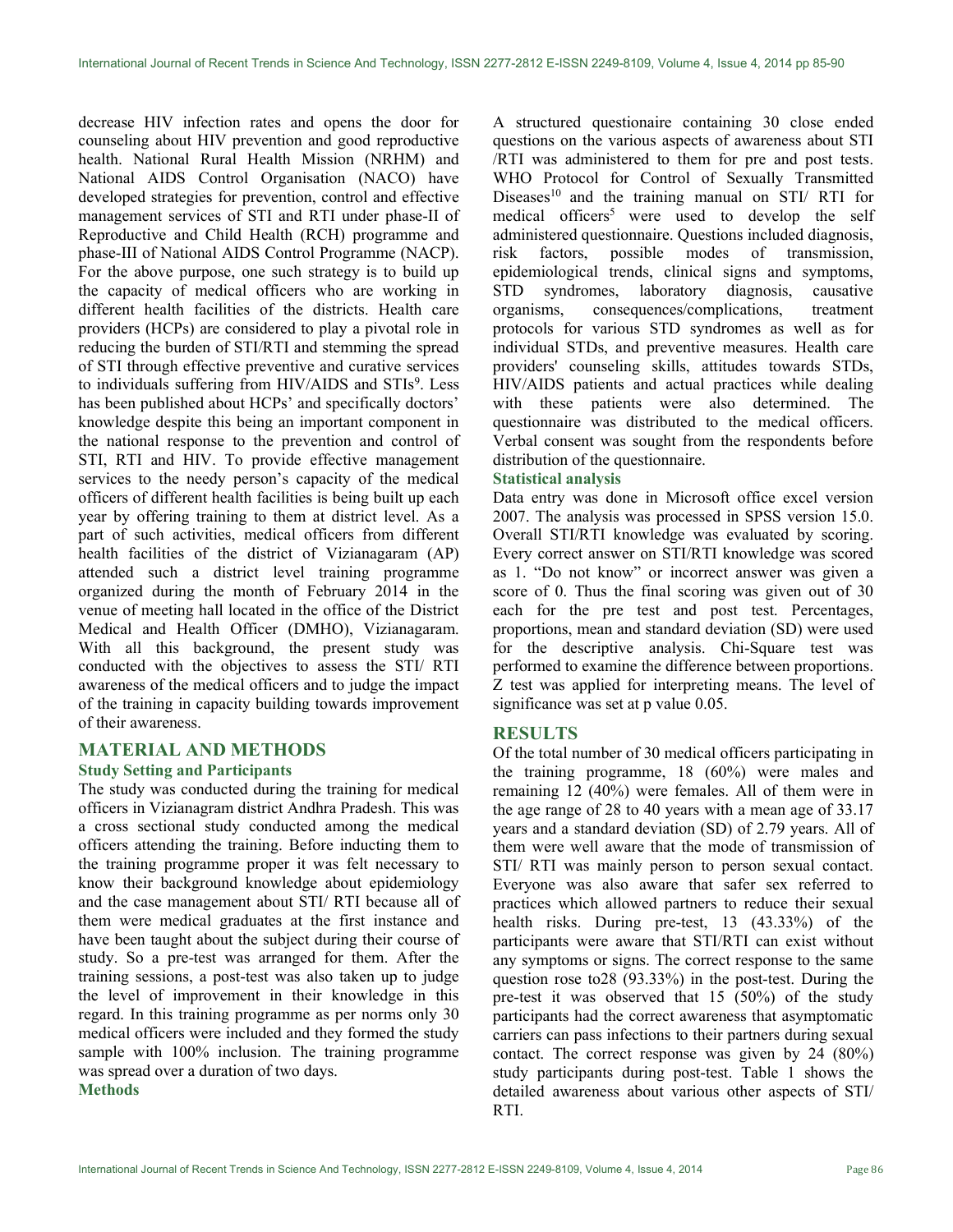| <b>Table 1.</b> Awareness about transmission or 3 h/ KH                                                                           |                                                   |                                                       |                                |             |  |  |
|-----------------------------------------------------------------------------------------------------------------------------------|---------------------------------------------------|-------------------------------------------------------|--------------------------------|-------------|--|--|
| Awareness parameter about STI/RTI                                                                                                 | <b>Correct pre-test</b><br>response Number<br>(%) | <b>Correct post-test</b><br>response Number<br>$(\%)$ | Chi square<br>(Yate's) at df 1 | p-value     |  |  |
| Asymptomatic infections can be passed to a partner during<br>sexual contact                                                       | 15 (50.0%)                                        | 24 (80.0%)                                            | 4.69                           | $0.03*$     |  |  |
| It is possible to have STI/RTI without any symptoms or signs of<br>the disease                                                    | 13 (43.33%)                                       | 28 (93.33%)                                           | 15.1                           | $< 0.0001*$ |  |  |
| Women are more vulnerable than men for contracting a STI<br>from the sexual partner                                               | 20 (66.67%)                                       | 26 (86.67%)                                           | 2.33                           | 0.127       |  |  |
| High risk sexual behavior contributes to the rapid spread of<br>STI/RTI                                                           | 15 (50.0%)                                        | 26 (86.67%)                                           | 7,7                            | $0.005*$    |  |  |
| Hepatitis B, C and HIV can be transmitted from mother to child,<br>by unprotected sexual intercourse and by needle prick injuries | 18 (60.0%)                                        | 30 (100%)                                             | 12.6                           | $0.0003*$   |  |  |
| Genital ulcer disease may facilitate the spread of HIV                                                                            | 12 (40.0%)                                        | 29 (96.67%)                                           | 19.72                          | $< 0.0001*$ |  |  |
| * Indicates statistically significant p- value, df (degree of freedom)                                                            |                                                   |                                                       |                                |             |  |  |

Table 1: Awareness about transmission of STI/ RTI

Instead of diagnosing and treating each STD separately, syndromic approach based on group of symptoms is proven effective in control and treatment of STI/ RTI.

The details about awareness of various aspects of syndromic approach of STDs are shown in table 2.

| Table 2: Awareness about syndromic approach of STDs                                                                      |                                               |                                                    |                                |           |  |  |
|--------------------------------------------------------------------------------------------------------------------------|-----------------------------------------------|----------------------------------------------------|--------------------------------|-----------|--|--|
| Awareness parameter about STI/RTI                                                                                        | Correct pre-test<br>response Number<br>$(\%)$ | <b>Correct post-test</b><br>response Number<br>(%) | Chi square<br>(Yate's) at df 1 | p-value   |  |  |
| STI/ RTI can be classified according to syndromes and type of<br>infectious agents                                       | 16 (53.33%)                                   | 24 (80.0%)                                         | 3.68                           | 0.055     |  |  |
| Gonorrhoea is one of the causes of vaginal discharge in females                                                          | 22 (73.33%)                                   | 25 (83.33%)                                        | 0.39                           | 0.53      |  |  |
| Gonorrhoea and Chlamydia are main causes of urethral discharge<br>Women having cervical mucopurulent discharge and lower | 16 (53.33%)                                   | 25 (83.33%)                                        | 4.93                           | $0.026*$  |  |  |
| abdominal pain without rebound tenderness should be treated for<br>PID                                                   | 17 (56.67%)                                   | 25 (83.33%)                                        | 3.89                           | $0.0485*$ |  |  |
| Enhanced syndromic approach to STI/RTI is based on laboratory<br>tests, clinical signs and symptoms                      | 20 (66.67%)                                   | 26 (86.67%)                                        | 2.33                           | 0.126     |  |  |
| Syndromic management is of limited utility in patients with vaginal<br>discharge                                         | 19 (63.33%)                                   | 27 (90.0%)                                         | 4.57                           | $0.0325*$ |  |  |
| In men, urethral discharge can be a sign of chlamydia, gonorrhea,<br>trichomoniasis                                      | 15 (50.0%)                                    | 26 (86.67%)                                        | 7.7                            | $0.005*$  |  |  |
| Chlamydia causes swelling or pain in scrotum                                                                             | 20 (60.67%)                                   | 25 (83.33%)                                        | 1.42                           | 0.233     |  |  |
| Syndromic approach is a better approach than only clinical or<br>etiological approach in management of STI/RTI           | 21 (70.0%)                                    | 28 (93.33%)                                        | 4.01                           | $0.0452*$ |  |  |
| Chancroid will present as progressive genital ulcers that cause<br>extensive tissue damage if not treated                | 21 (70.0%)                                    | 26 (86.67%)                                        | 1.57                           | 0.210     |  |  |
| In women the signs and symptoms of STI/RTI are often less reliable<br>indicators of disease than men                     | 19 (63.33%)                                   | 26 (86.67%)                                        | 3.2                            | 0.0736    |  |  |

\* Indicates statistically significant p- value

The adequate management of STI/RTI requires treatment of the partners and patient compliance to avoid failure of treatment. Such aspects regarding awareness about management of STI/ RTI are shown in table 3.

| <b>Table 3:</b> Awareness about management of STI/RTI                                                                  |                                   |                           |                                                 |     |                            |           |
|------------------------------------------------------------------------------------------------------------------------|-----------------------------------|---------------------------|-------------------------------------------------|-----|----------------------------|-----------|
| Awareness parameter about STI/RTI                                                                                      | <b>Correct</b><br>response<br>(%) | pre-test<br><b>Number</b> | <b>Correct post-test</b><br>response Number (%) | Chi | square<br>(Yate's) at df 1 | p- value  |
| All STI/RTI are easily treatable with antibiotics                                                                      | 18 (60.0%)                        |                           | 23 (76.67%)                                     |     | 1.23                       | 0.267     |
| If left untreated STI/RTIs can cause serious complications<br>Patients should be referred for STI/RTI<br>diagnosis and | 20 (66.67%)                       |                           | 29 (96.67%)                                     |     | 7.12                       | $0.0076*$ |
| Treatment even in the absence of signs and symptoms of<br>infection                                                    | 16 (53.33%)                       |                           | 25 (83.33%)                                     |     | 4.93                       | $0.0263*$ |
| Single-dose therapy is preferable to multiple-dose therapy for<br>STI/RTIs                                             | 17 (56.67%)                       |                           | 26 (86.67%)                                     |     | 5.25                       | $0.0219*$ |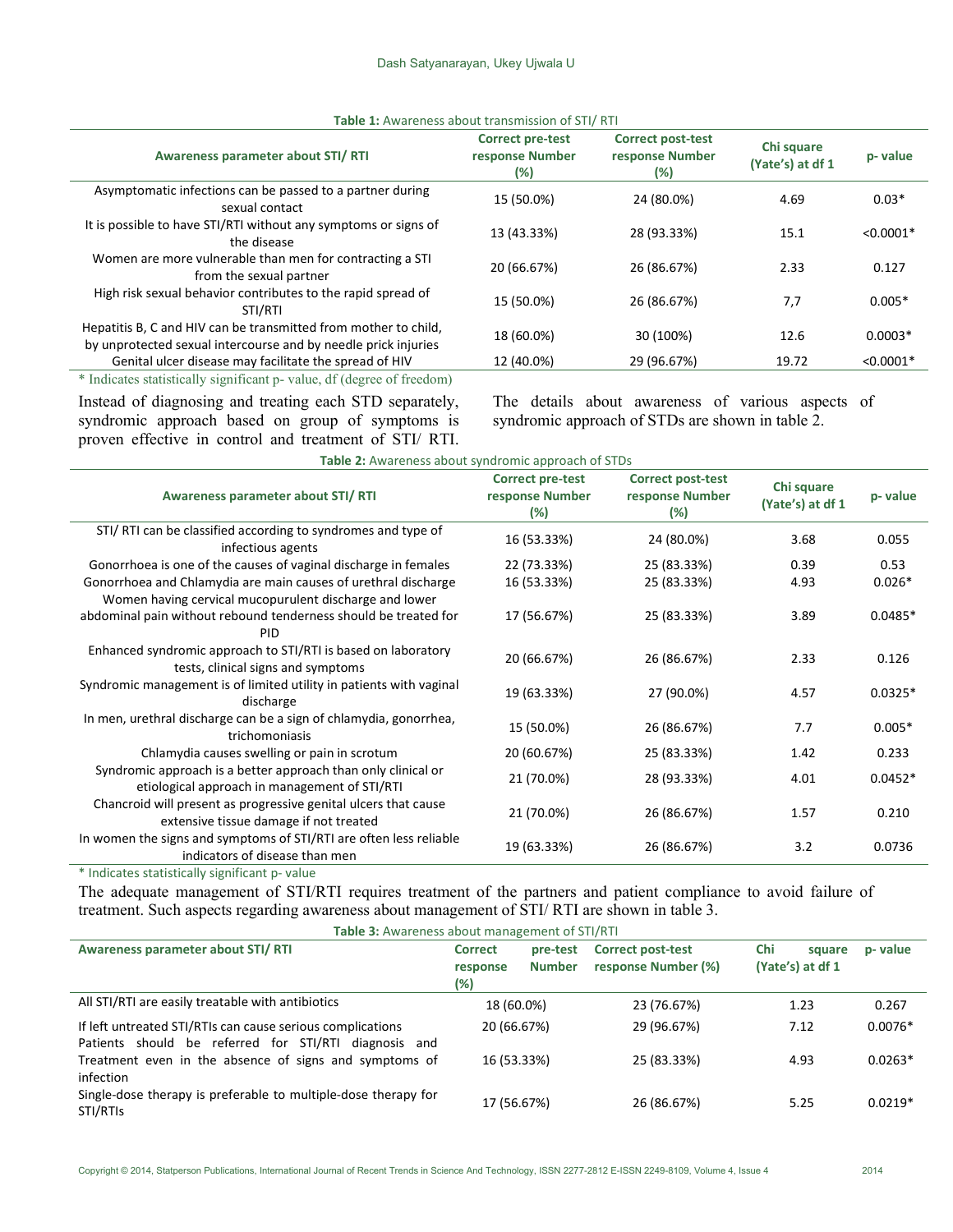| STI treatment and prevention plays an important role for<br>limiting the spread of HIV                                                                                                                                         | 20 (66.67%) | 26 (86.67%) | 2.33 | 0.127     |
|--------------------------------------------------------------------------------------------------------------------------------------------------------------------------------------------------------------------------------|-------------|-------------|------|-----------|
| When a person complains of symptoms of STI/RTI both general<br>physical and genital examinations are needed                                                                                                                    | 19 (63.33%) | 25 (83.33%) | 2.13 | 0.1444    |
| Critical components of STI/RTI management are condom<br>promotion, partner motivation as well as counseling and<br>education                                                                                                   | 15 (50.0%)  | 27 (90.0%)  | 9.6  | $0.0019*$ |
| When a person complains of symptoms of STI/RTI both general<br>physical and genital examinations are needed                                                                                                                    | 20 (66.67%) | 26 (86.67%) | 2.33 | 0.127     |
| the distribution of the distribution of the following the contract of the second second second second second second second second second second second second second second second second second second second second second s |             |             |      |           |

Indicates statistically significant p- value

The details about awareness of miscellaneous aspects of STI/RTI such as prevention and use of condoms are shown in table 4. Table 4: Awareness about miscellaneous aspects of STI/RTI

| <b>Table 4.</b> Awaltliess about inistenatious aspects of 3 H/NTI                                                                |                                                   |                                                    |                                |             |  |  |
|----------------------------------------------------------------------------------------------------------------------------------|---------------------------------------------------|----------------------------------------------------|--------------------------------|-------------|--|--|
| Awareness parameter about STI/RTI                                                                                                | <b>Correct pre-test</b><br>response Number<br>(%) | <b>Correct post-test</b><br>response Number<br>(%) | Chi square<br>(Yate's) at df 1 | p- value    |  |  |
| Spermicides use does not prevent form STI transmission                                                                           | 15 (50.0%)                                        | 28 (93.33%)                                        | 11.82                          | $0.0005*$   |  |  |
| Condoms are barrier method effective against STI/ PTI<br>transmission as well as pregnancy prevention                            | 20 (66.67%)                                       | 25 (83.33%)                                        | 1.42                           | 0.233       |  |  |
| Cervical cancer cannot be prevented by only screening for herpes                                                                 | 13 (43.33%)                                       | 28 (93.33%)                                        | 15.1                           | $< 0.0001*$ |  |  |
| Care providers should not restrict only to medical terminology<br>for effective communication with the clients                   | 18 (60.0%)                                        | 26 (86.67%)                                        | 4.18                           | $0.0409*$   |  |  |
| In developing countries most useful laboratory tests for control<br>of STI/RTI are screening tests for syphilis like RPR or VDRL | 15 (50.0%)                                        | 26 (86.67%)                                        | 7.7                            | $0.0055*$   |  |  |
|                                                                                                                                  |                                                   |                                                    |                                |             |  |  |

#### \* Indicates statistically significant p- value

The mean of pre test scores of the study participants was noted as 17.5 with a standard deviation (SD) of 2.70 and the mean of post test score was found to be 26.2 with a SD of 1.61. Thus the score increased during post test with a Z of 15.67 and p value of < 0.0001. The mean of these pre and post test is represented in Graph 1.



Figure 1: Mean of pre test and post test scores of the study participants

#### DISCUSSION

The presence of well-trained HCPs is a major boon for STI/ RTI case management. Physicians working with STI/ RTI and specifically HIV/AIDS patients are expected to be able to manage clinical information and also to confront their own prejudices about the sexual and moral choices of persons whom they perceive to be at high risk or who have HIV/AIDS. Sufficient knowledge of STIs leads to reliable diagnosis and adequate treatment. Whereas insufficeient knowledge might contribute to prolongation of infectivity, increased drug resistance, and further transmission of STIs<sup>10</sup>. This holds true in India where there are designated STI clinics and syndromic management is the main stay of STI/RTI management which is done even at primary health center level by the medical officers. Literature review did not

reveal any study to know the effect of training in improving the awareness about STI/RTI. Hence most of the results of the present study are discussed in comparison with other relevant studies on knowledge or awareness about STI/RTI and HIV conducted among health care providers including doctors. The present study tested for the knowledge about STI/RTI as well as the effect of training in medical officers revealed conspicuously good level of knowledge regarding most aspects of STI including the modes of transmission. Similar observation has been reported in a study from Pakistan $11$ . This is in contrast to the previous studies done by other researchers as quoted in various studies<sup>9, 12, 13</sup>. Another observation in the present study was that most of the study participants were aware about the main route of transmission of STI as sexual contact. This is in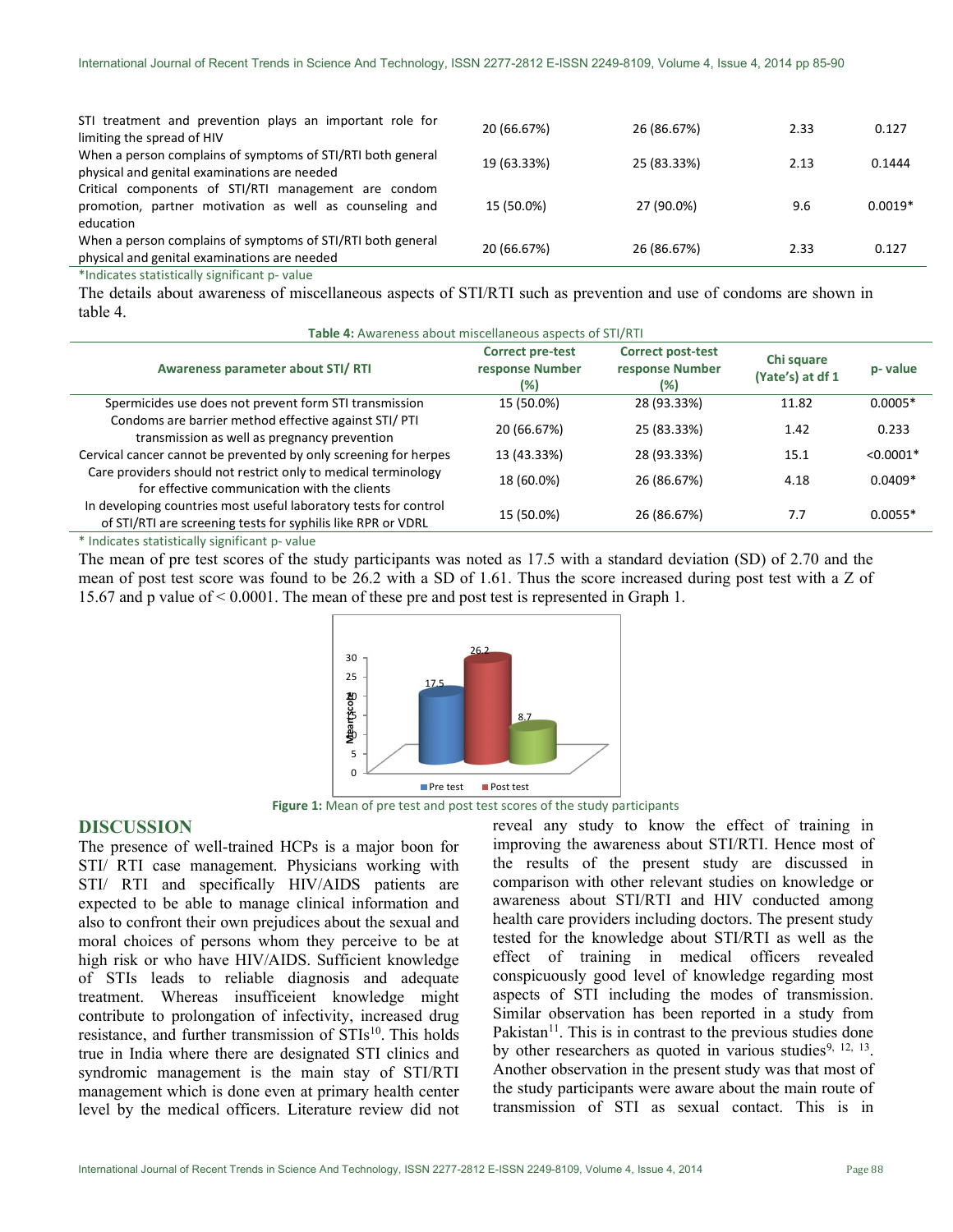coherence with the observations in other studies from India<sup>14</sup> as well as other countries<sup>9, 11-13, 15</sup>. This increased level of awareness regarding transmission about STIs could be due to the importance given to STI and the repeated trainings on the topics at various levels. During pre test, in the present study only half of the participants were aware about the facts that asymptomatic infections can also lead to spread of STI and STI/ RTI can exist without any signs or symptoms. The post test wherein more than three- fourths of the participants gave correct responses revealed a highly significant increase in the awareness about the same. A statistically highly significant increase in the awareness was also noted regarding contribution of high risk sexual behaviour in the rapid spread of STI/RTI. Almost three- fourths of the study participants had correct awareness about this as observed during the post test. Lan *et al*<sup>12</sup> in their study in Vietnam among health care providers also reported a high level knowledge in the study participants about high risk sexual behaviour as a risk factor for STI. The same study also reported about the misconception among the study participants that bad hygiene when having sex was risk factors for STI. All the study participants as shown in the post test were aware about transmission of HIV, Hepatitis b and C from mother to child intranatally and by needle prick injuries. Similar observation has been reported by Kermode M et  $al<sup>14</sup>$  in their study in nurses and doctors in rural India and Lan et  $al^{12}$  in their study among health care providers in rural Vietnam. Syndromic management of STI has proved to be cost effective and particularly suitable for resource-poor settings<sup>16</sup>. Regarding various aspects of syndromic approach to STI/ RTI, during post test more than three- fourths of the study participants gave correct responses in the present study. This observation does not match with that of another study<sup>12</sup> conducted during 2006 wherein although many respondents answered that they knew about the syndromic approach, but in fact, none of them gave syndromically correct diagnosis or treatment. In another study conducted during 2007-2008 among general practitioners in Karachi Hussain MFA et  $al<sup>11</sup>$  reported that only 26.2% practitioners were aware about the WHO recommended syndromic management protocol for STDs. The higher degree of awareness about syndromic approach in the present study in comparison with other studies<sup>11, 12</sup> probably could be due to the fact the in past few years all the health care providers including medical officers have been trained on this topic. The correct awareness that untreated STI/RTIs can cause serious complications in the form of ectopic pregnancy, PID, infertility etc was present in two third of the medical officers during pre test and it was significantly increased during post test where almost all of them answered it

correctly. Hussain MFA et  $al<sup>11</sup>$  observed in their study that 86% of the practitioners knew that complications like infertility might result from some STDs in both males and females. Lan et al also reported a correct knowledge of 51% to 96% in their study respondents regarding various complications of STI/RTI<sup>12</sup>. The comparison of the mean of pre test scores of the study participants with that of their post test scores revealed a statistically highly significant increase ( $p$  value  $\leq$  0.0001) in the post test scores. Thus the awareness about transmission, syndromic approach and treatment of STI/RTI increased in the study participants. The study of Lan et al also showed that the training courses seemed to have had a significant impact, not on providers' knowledge, but on practice, and more resources are needed for STI training for all relevant HCPs as trained participants had higher knowledge when compared with the non trained study participants<sup>12</sup>. The present study indicates a positive impact of the training for improving the knowledge in the participating medical officers. In a nutshell, the training programme was proved to be effective as obvious from the post test results of the present study. The study has certain limitations as it involves a relatively small sample size in a limited study area.

# **CONCLUSIONS**

In the present study, the medical officers participating in the study had sufficient awareness about STI/ RTI. The training programme also proved to be significantly effective in improving the level of awareness as obvious from the comparison of the pre test and post test scores. This highlights the need for such training programmes at frequent intervals involving the health care providers of various cadres so that over a period of time the entire health team will have adequate knowledge about STI/RTI and such capacity building will finally improve quality of health care leading to a better management of this upcoming public health problem.

# ACKNOWLEDGEMENT

The author acknowledges with grateful thanks the constant encouragement of the Management, the Dean and the Principal of Maharajah's Institute of Medical Sciences, Vizianagaram to engage in research work. The valuable guidance given by the Professors of Community Medicine department is also thankfully acknowledged. The thanks are extended profound sense of gratitude to the study participants and staff of the DMHO for their cooperation to conduct the study.

#### **REFERENCES**

1. Trends in Reportable Sexually Transmitted Diseases in the United States, 2007 National Surveillance Data for Chlamydia, Gonorrhea, and Syphilis.From centre for